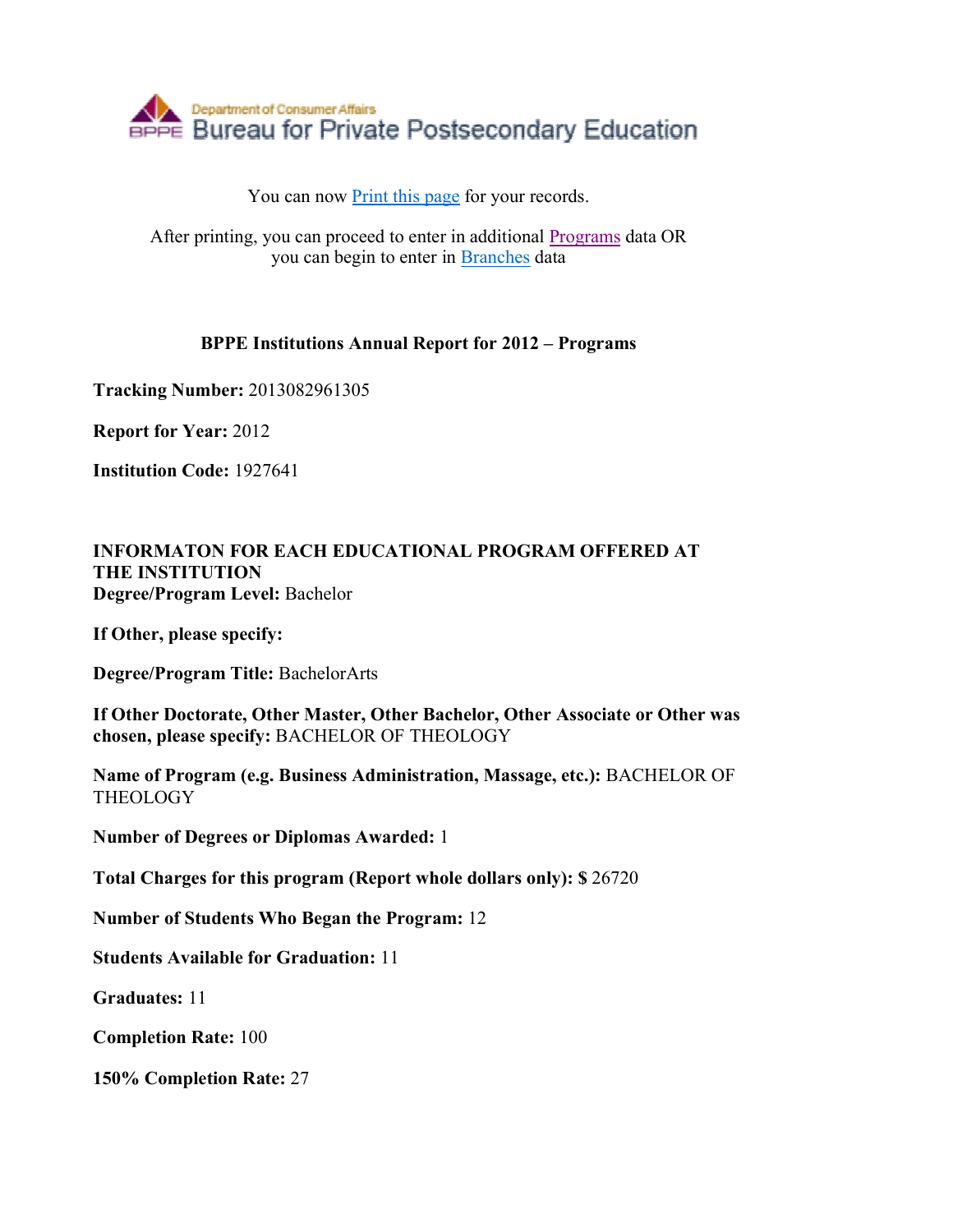**Is the above data taken from the data that was reported to and calculated by the Integrated Postsecondary Education Data System (IPEDS) of the United States Department of Education?:**

no

**PLACEMENT Graduates Available for Employment:** 10

**Graduates Employed in the Field:** 7

**Placement Rate:** 70

**Graduates employed in the field an average of less than 32 hours per week:** 3

**Graduates employed in the field an average of 32 or more hours per week:** 4

**EXAM PASSAGE RATE Does this educational program lead to an occupation that requires licensing?:** no

**If Yes, please provide the information below (For each of the last two years): First Data Year (YYYY):** 

**Name of the licensing entity that licenses this field:** 

**Name of Exam:** 

**Number of Students Taking Exam:** 

**Number Who Passed the Exam:** 

**Number Who Failed the Exam:** 

**Passage Rate:** 

**Is this data from the licensing agency that administered the exam?:** 

**Name of Agency:** 

**If the response was no, provide a description of the process used for attempting to contact students:** 

**Second Data Year (YYYY):** 

**Name of the licensing entity that licenses this field:** 

**Name of Exam:** 

**Number of Students Taking Exam:**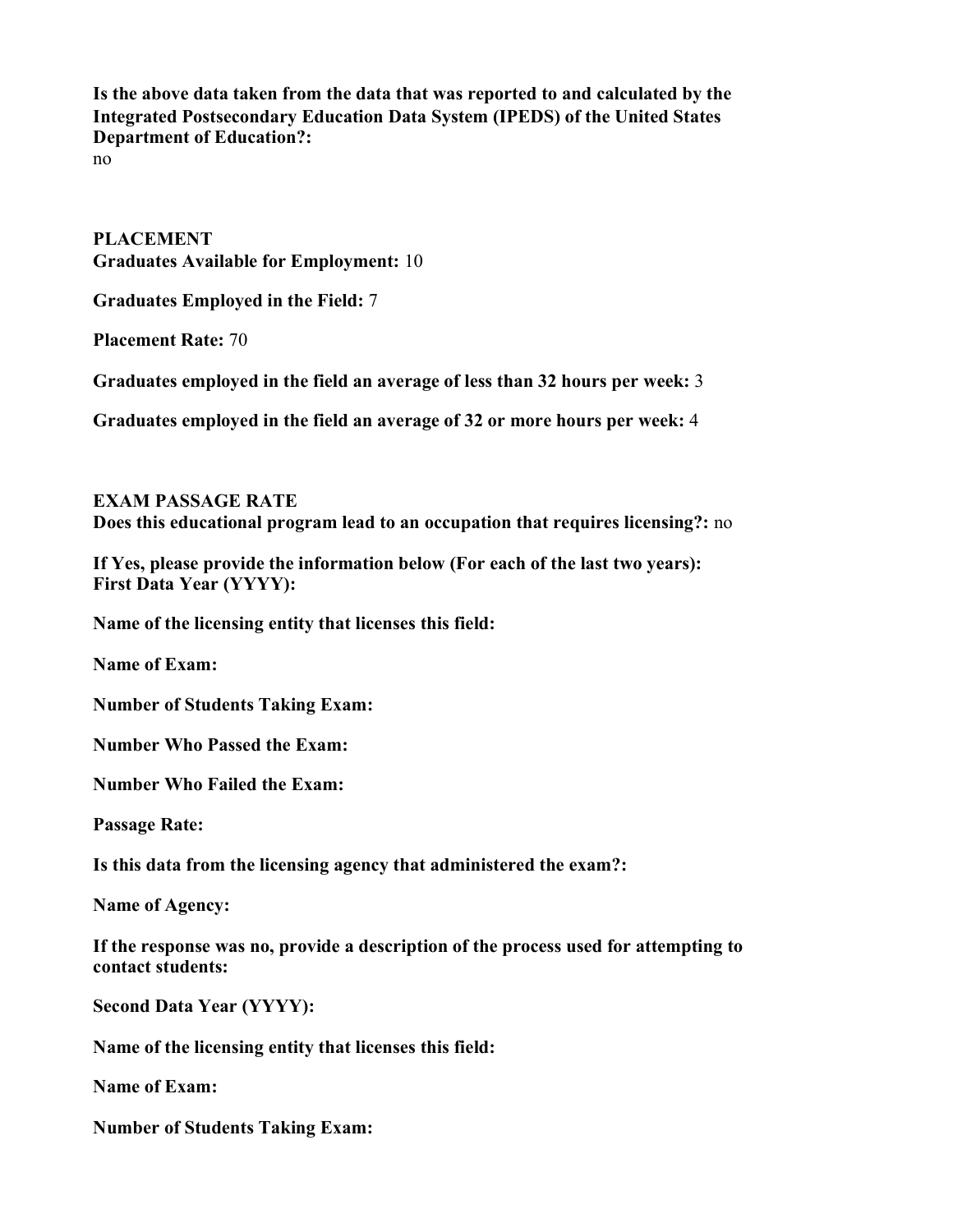**Number Who Passed the Exam:** 

**Number Who Failed the Exam:** 

**Passage Rate:** 

**Is this data from the licensing agency that administered the exam?:** 

**Name of Agency:** 

**If the response was no, provide a description of the process used for attempting to contact students:** 

**Do graduates have the option or requirement for more than one type of licensing exam?:** 

**Provide the names of other licensing exam options: Name of Option/Requirement:** 

**Name of Option/Requirement:** 

**Name of Option/Requirement:** 

**SALARY DATA Graduates Available for Employment:** 10

**Graduates Employed in the Field:** 7

**Graduates Employed in the Field Reported receiving the following Salary or Wage:**

**\$0 - \$5,000.00:** 0

**\$5,001.00 - \$10,000.00:** 0

- **\$10,001.00 - \$15,000.00:** 1
- **\$15,001.00 - \$20,000.00:** 3
- **\$20,001.00 - \$25,000.00:** 2
- **\$25,001.00 - \$30,000.00:** 1
- **\$30,001.00 - \$35,000.00:** 0
- **\$35,001.00 - \$40,000.00:** 0